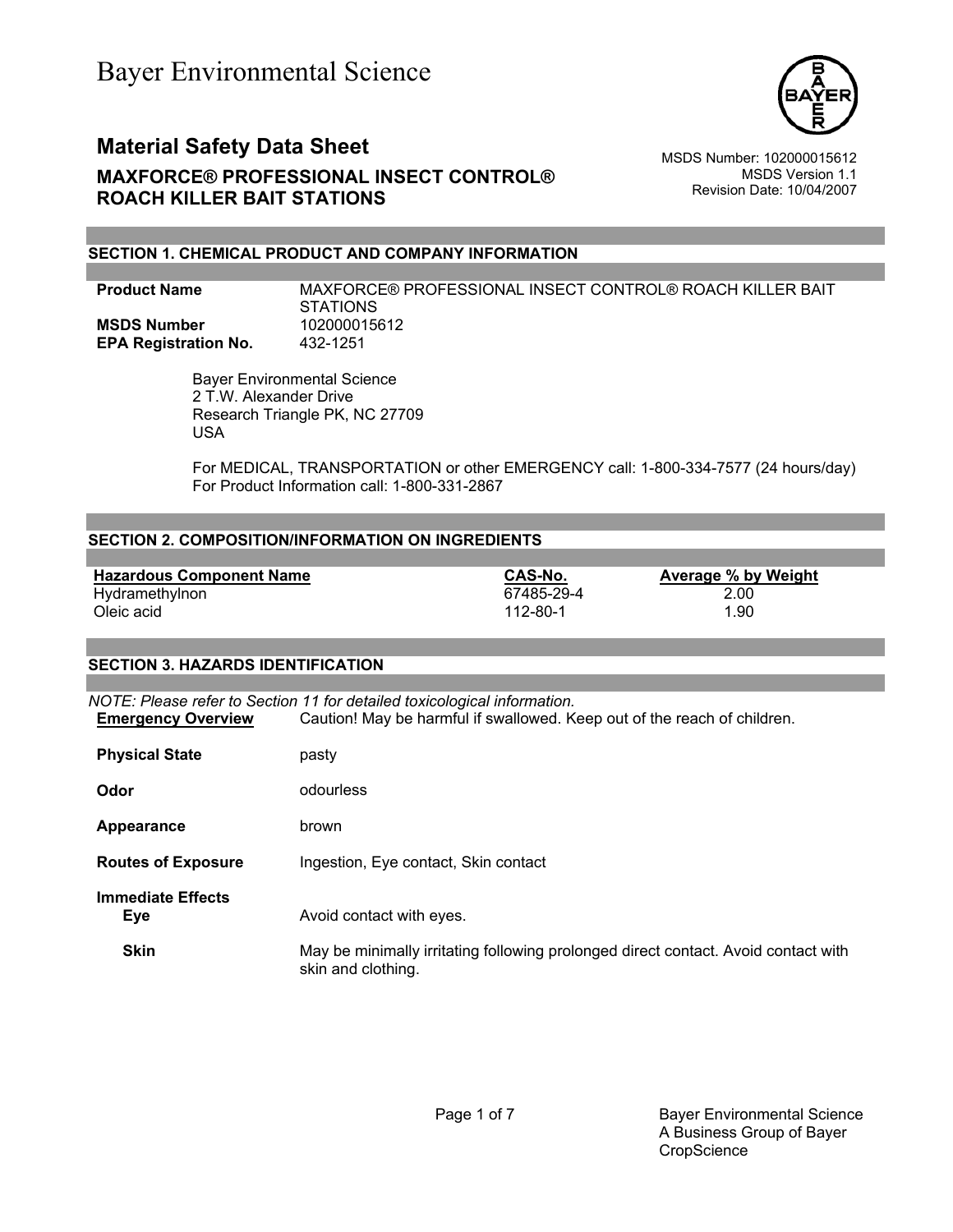

# **Material Safety Data Sheet** MSDS Number: 102000015612 **MAXFORCE® PROFESSIONAL INSECT CONTROL® ROACH KILLER BAIT STATIONS**

MSDS Version 1.1

| Ingestion                              | May be harmful if swallowed. Do not take internally.                                                                                                                                                |
|----------------------------------------|-----------------------------------------------------------------------------------------------------------------------------------------------------------------------------------------------------|
| <b>Chronic or Delayed</b><br>Long-Term | This product or its components may have target organ effects. This product<br>contains ingredients that are considered to be probable or suspected human<br>carcinogens (see Section 11 - Chronic). |

### **SECTION 4. FIRST AID MEASURES**

| General                                       | When possible, have the product container or label with you when calling a<br>poison control center or doctor or going for treatment.                                                                                                                                                                  |
|-----------------------------------------------|--------------------------------------------------------------------------------------------------------------------------------------------------------------------------------------------------------------------------------------------------------------------------------------------------------|
| Eye                                           | Hold eye open and rinse slowly and gently with water for 15-20 minutes.<br>Remove contact lenses, if present, after the first 5 minutes, then continue rinsing<br>eye. Call a physician or poison control center immediately.                                                                          |
| <b>Skin</b>                                   | Take off contaminated clothing and shoes immediately. Wash off immediately<br>with plenty of water for at least 15 minutes. Call a physician or poison control<br>center immediately.                                                                                                                  |
| Ingestion                                     | Call a physician or poison control center immediately. Rinse out mouth and give<br>water in small sips to drink. DO NOT induce vomiting unless directed to do so by<br>a physician or poison control center. Never give anything by mouth to an<br>unconscious person. Do not leave victim unattended. |
| <b>Inhalation</b>                             | Move to fresh air. If person is not breathing, call 911 or an ambulance, then give<br>artificial respiration, preferably mouth-to-mouth if possible. Call a physician or<br>poison control center immediately.                                                                                         |
| <b>Notes to Physician</b><br><b>Treatment</b> | There is no specific antidote. Appropriate supportive and symptomatic treatment<br>as indicated by the patient's condition is recommended.                                                                                                                                                             |

#### **SECTION 5. FIRE FIGHTING MEASURES**

| <b>Suitable Extinguishing</b><br>Media      | Water spray, Foam, Carbon dioxide (CO2), Dry chemical                                                                                                                                                                                                                                    |
|---------------------------------------------|------------------------------------------------------------------------------------------------------------------------------------------------------------------------------------------------------------------------------------------------------------------------------------------|
| <b>Fire Fighting</b><br><b>Instructions</b> | Keep out of smoke. Fight fire from upwind position. Cool closed containers/<br>tanks exposed to fire with water spray. Do not allow run-off from fire fighting to<br>enter drains or water courses. Whenever possible, contain fire-fighting water by<br>diking area with sand or earth. |
|                                             | Firefighters should wear NIOSH approved self-contained breathing apparatus<br>and full protective clothing.                                                                                                                                                                              |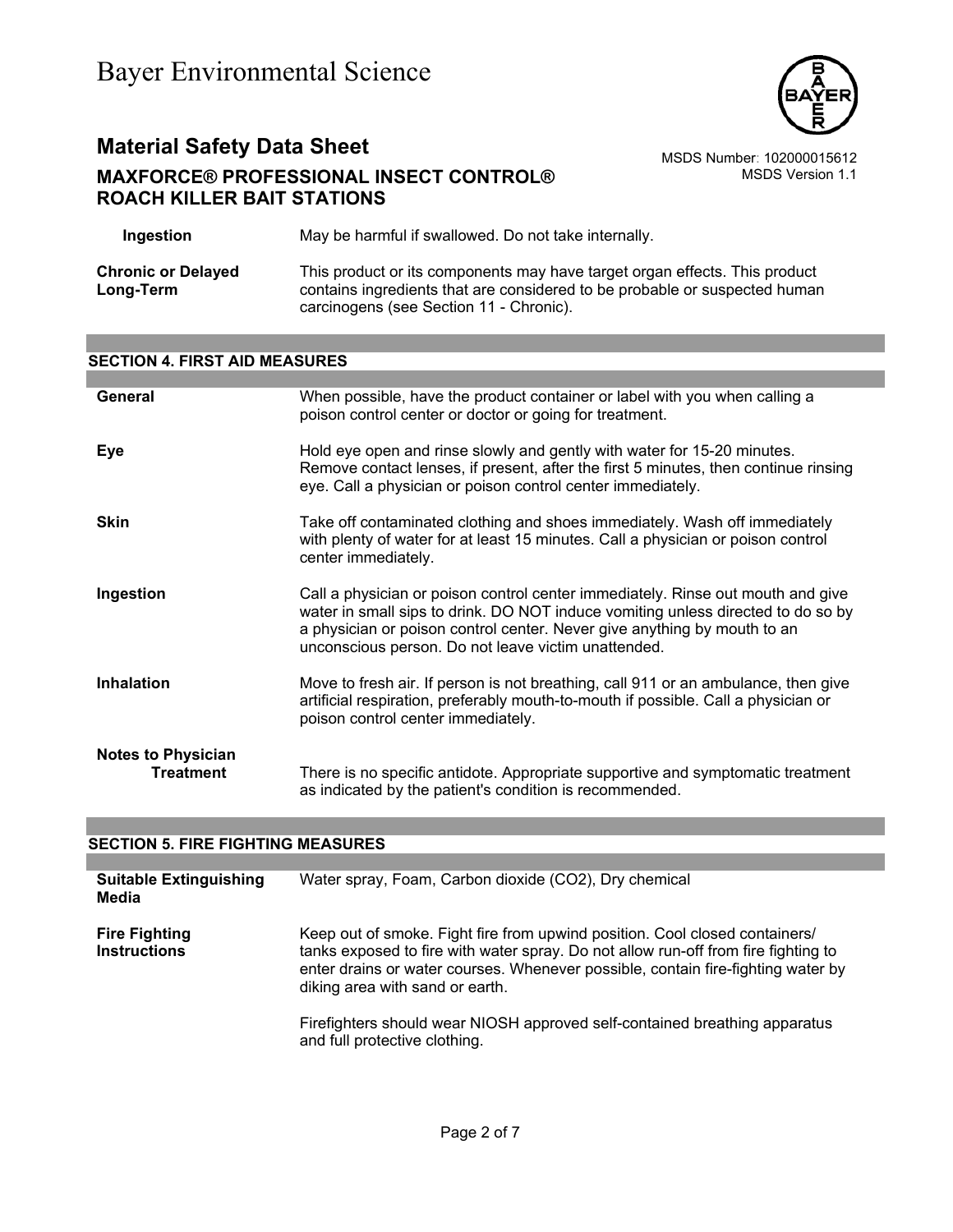

MSDS Version 1.1

### **SECTION 6. ACCIDENTAL RELEASE MEASURES**

| <b>Personal Precautions</b>    | Keep unauthorized people away. Isolate hazard area. Avoid contact with spilled<br>product or contaminated surfaces.                                                                                                                                                                                                                                                      |
|--------------------------------|--------------------------------------------------------------------------------------------------------------------------------------------------------------------------------------------------------------------------------------------------------------------------------------------------------------------------------------------------------------------------|
| <b>Methods for Cleaning Up</b> | The nature of this product, when contained in commercial packs, makes spillage<br>unlikely. However, if significant amounts are spilled then the following advice is<br>applicable. Collect and transfer the product into a properly labelled and tightly<br>closed container. Clean contaminated floors and objects thoroughly, observing<br>environmental regulations. |
| <b>Additional Advice</b>       | Use personal protective equipment.                                                                                                                                                                                                                                                                                                                                       |

### **SECTION 7. HANDLING AND STORAGE**

| <b>Handling Procedures</b>         | No specific precautions required when handling unopened packs/containers;<br>follow relevant manual handling advice. Use only in area provided with<br>appropriate exhaust ventilation.                                                                                                                                                                                                                                                    |
|------------------------------------|--------------------------------------------------------------------------------------------------------------------------------------------------------------------------------------------------------------------------------------------------------------------------------------------------------------------------------------------------------------------------------------------------------------------------------------------|
| <b>Storing Procedures</b>          | Keep away from direct sunlight. Store in a cool, dry place and in such a manner<br>as to prevent cross contamination with other pesticides, fertilizers, food, and<br>feed. Store in original container and out of the reach of children, preferably in a<br>locked storage area.                                                                                                                                                          |
| Work/Hygienic<br><b>Procedures</b> | Wash hands thoroughly with soap and water after handling and before eating,<br>drinking, chewing gum, using tobacco, using the toilet or applying cosmetics.<br>Remove Personal Protective Equipment (PPE) immediately after handling this<br>product. Before removing gloves clean them with soap and water. Remove<br>soiled clothing immediately and clean thoroughly before using again. Wash<br>thoroughly and put on clean clothing. |

#### **SECTION 8. EXPOSURE CONTROLS / PERSONAL PROTECTION**

| <b>General Protection</b>  | Follow all label instructions. Train employees in safe use of the product.                                                                                                                         |
|----------------------------|----------------------------------------------------------------------------------------------------------------------------------------------------------------------------------------------------|
|                            | Follow manufacturer's instructions for cleaning/maintaining PPE. If no such<br>instructions for washables, use detergent and warm/tepid water. Keep and wash<br>PPE separately from other laundry. |
| <b>Eye/Face Protection</b> | Safety glasses with side-shields                                                                                                                                                                   |
| <b>Hand Protection</b>     | Chemical resistant nitrile rubber gloves                                                                                                                                                           |
| <b>Body Protection</b>     | Wear long-sleeved shirt and long pants and shoes plus socks.                                                                                                                                       |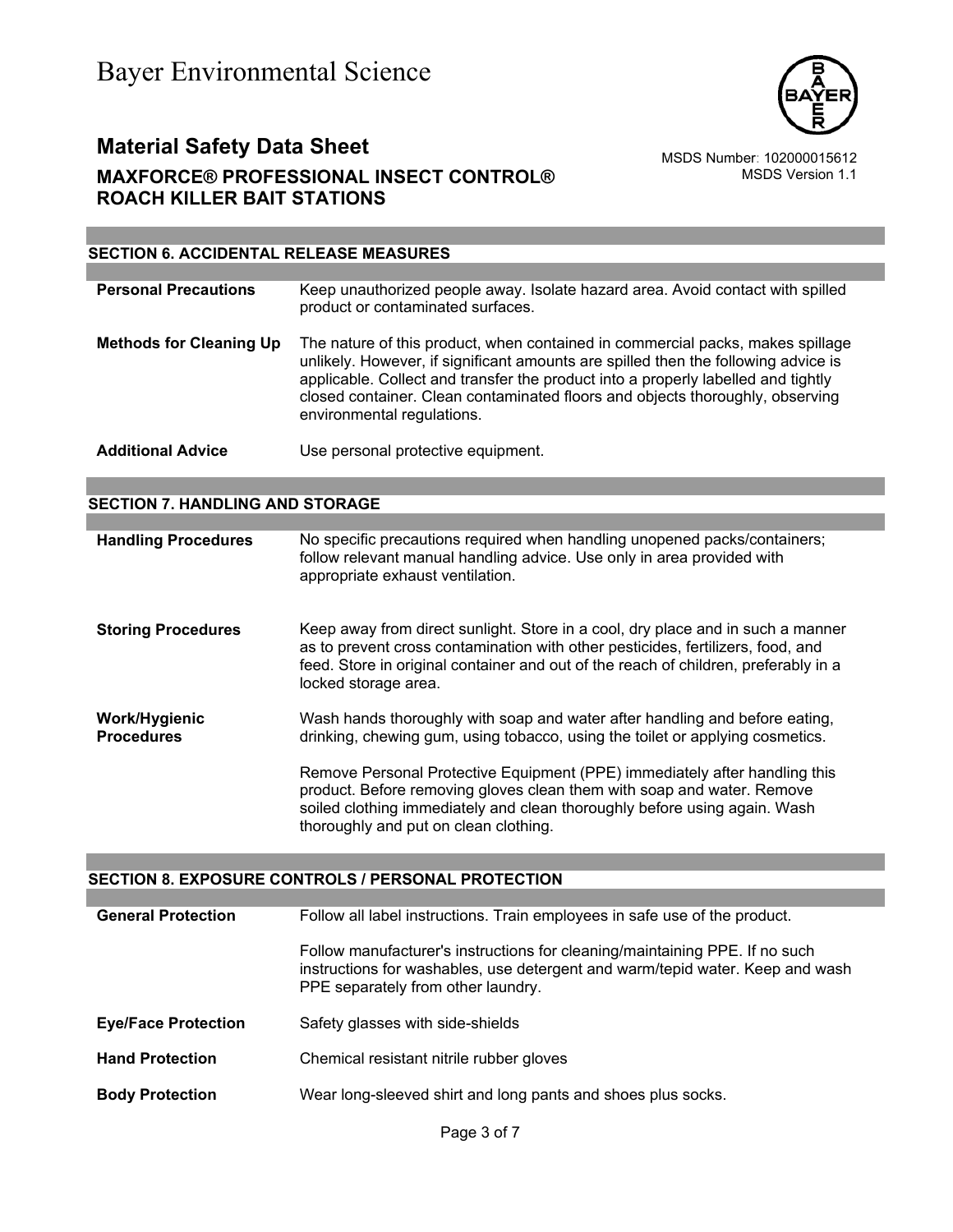

MSDS Version 1.1

**Respiratory Protection** When respirators are required, select NIOSH approved equipment based on actual or potential airborne concentrations and in accordance with the appropriate regulatory standards and/or industry recommendations.

### **SECTION 9. PHYSICAL AND CHEMICAL PROPERTIES**

| Appearance              | brown     |
|-------------------------|-----------|
| <b>Physical State</b>   | pasty     |
| Odor                    | odourless |
| <b>Specific Gravity</b> | 1.27      |

#### **SECTION 10. STABILITY AND REACTIVITY**

**Hazardous Reactions** Stable under normal conditions.

#### **SECTION 11. TOXICOLOGICAL INFORMATION**

Acute toxicity data have been bridged from a similar formulation containing a similar percentage of the active ingredient, hydramethylnon. The non-acute information pertains to the technical-grade active ingredient.

| <b>Acute Oral Toxicity</b>   | rat: LD50: $> 5,000$ mg/kg                                                                         |
|------------------------------|----------------------------------------------------------------------------------------------------|
| <b>Acute Dermal Toxicity</b> | rabbit: LD50: $>$ 2,000 mg/kg                                                                      |
| <b>Skin Irritation</b>       | rabbit: Slight irritation.                                                                         |
| <b>Eye Irritation</b>        | rabbit: No eye irritation.                                                                         |
| <b>Sensitization</b>         | guinea pig: Non-sensitizing.                                                                       |
| <b>Chronic Toxicity</b>      | Hydramethylnon caused testicular and/or lung effects in chronic studies in mice,<br>rats and dogs. |

#### **Assessment Carcinogenicity**

Hydramethylnon has been classified by U.S. EPA as a Group C-possible human carcinogen based on lung tumors observed in mice. Rats treated with hydramethylnon did not show a carcinogenic potential.

**ACGIH** None. **NTP** None.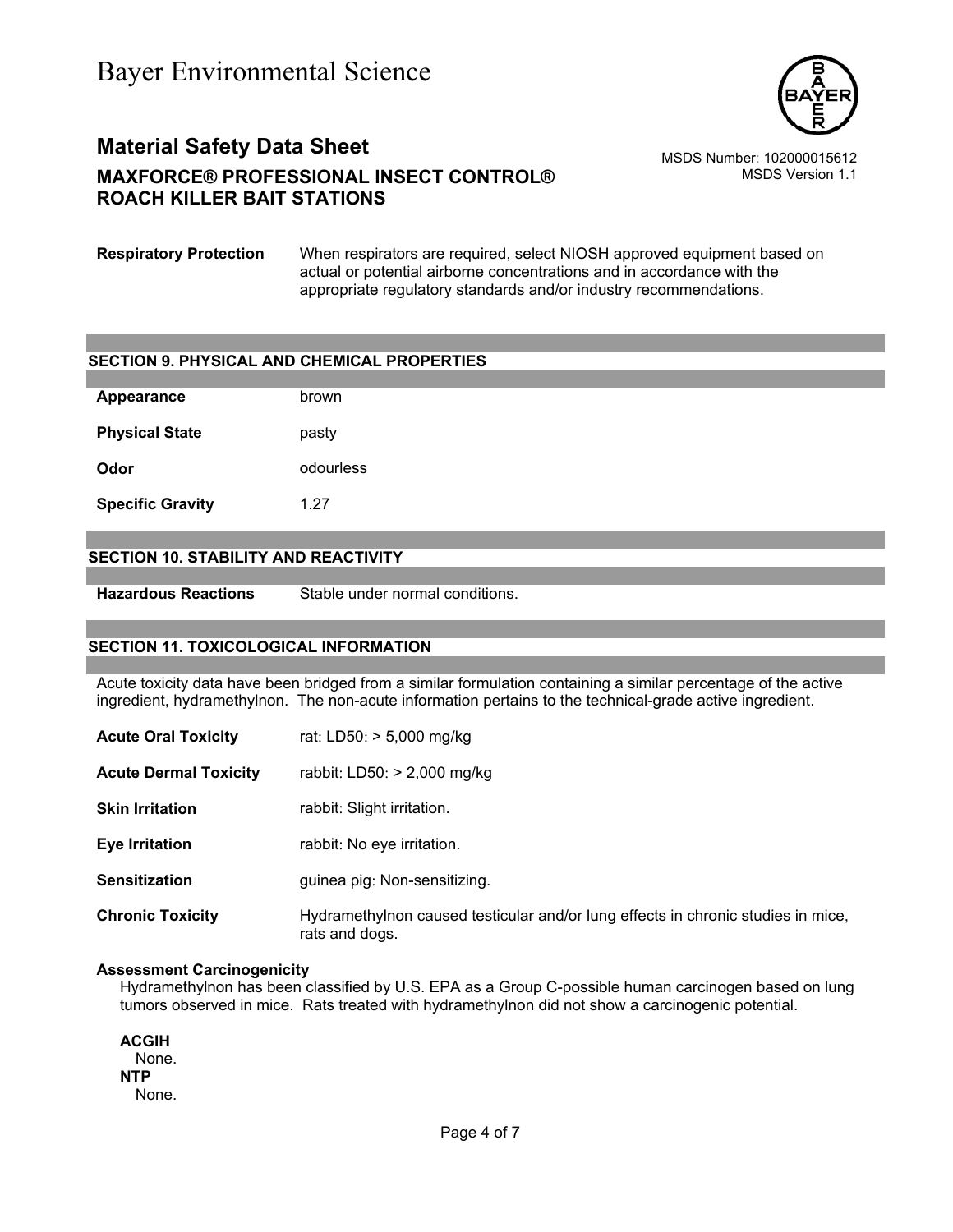

MSDS Version 1.1

| <b>IARC</b><br>None.<br><b>OSHA</b><br>None.               |                                                                                                                                                                                                    |
|------------------------------------------------------------|----------------------------------------------------------------------------------------------------------------------------------------------------------------------------------------------------|
| <b>Reproductive &amp;</b><br><b>Developmental Toxicity</b> | REPRODUCTION: Hydramethylnon is a reproductive toxicant at doses<br>producing systemic toxicity.                                                                                                   |
|                                                            | DEVELOPMENTAL TOXICITY: Hydramethylnon was not a primary<br>developmental toxicant in rats and rabbits. Developmental effects were<br>observed but were considered secondary to maternal toxicity. |
| <b>Neurotoxicity</b>                                       | Hydramethylnon neurotoxicity studies are not required at this time.                                                                                                                                |
| <b>Mutagenicity</b>                                        | Hydramethylnon was not mutagenic or genotoxic in a battery of in vitro and in<br>vivo tests.                                                                                                       |

#### **SECTION 12. ECOLOGICAL INFORMATION**

| Environmental      | Do not allow to get into surface water, drains and ground water. Apply this |
|--------------------|-----------------------------------------------------------------------------|
| <b>Precautions</b> | product as specified on the label.                                          |

#### **SECTION 13. DISPOSAL CONSIDERATIONS**

| <b>General Disposal</b><br><b>Guidance</b> | It is best to use all of the product in accordance with label directions. If it is<br>necessary to dispose of unused product, please follow container label<br>instructions and applicable local guidelines. Never place unused product down<br>any indoor or outdoor drain. |
|--------------------------------------------|------------------------------------------------------------------------------------------------------------------------------------------------------------------------------------------------------------------------------------------------------------------------------|
| <b>Container Disposal</b>                  | Do not re-use empty containers. Place empty container in trash. Follow advice<br>on product label and/or leaflet.                                                                                                                                                            |

#### **SECTION 14. TRANSPORT INFORMATION**

TRANSPORTATION CLASSIFICATION: Not regulated for Domestic Surface Shipment

FREIGHT CLASSIFICATION: Insecticides or Fungicides, N.O.I.; other than poison

### **SECTION 15. REGULATORY INFORMATION**

**EPA Registration No.** 432-1251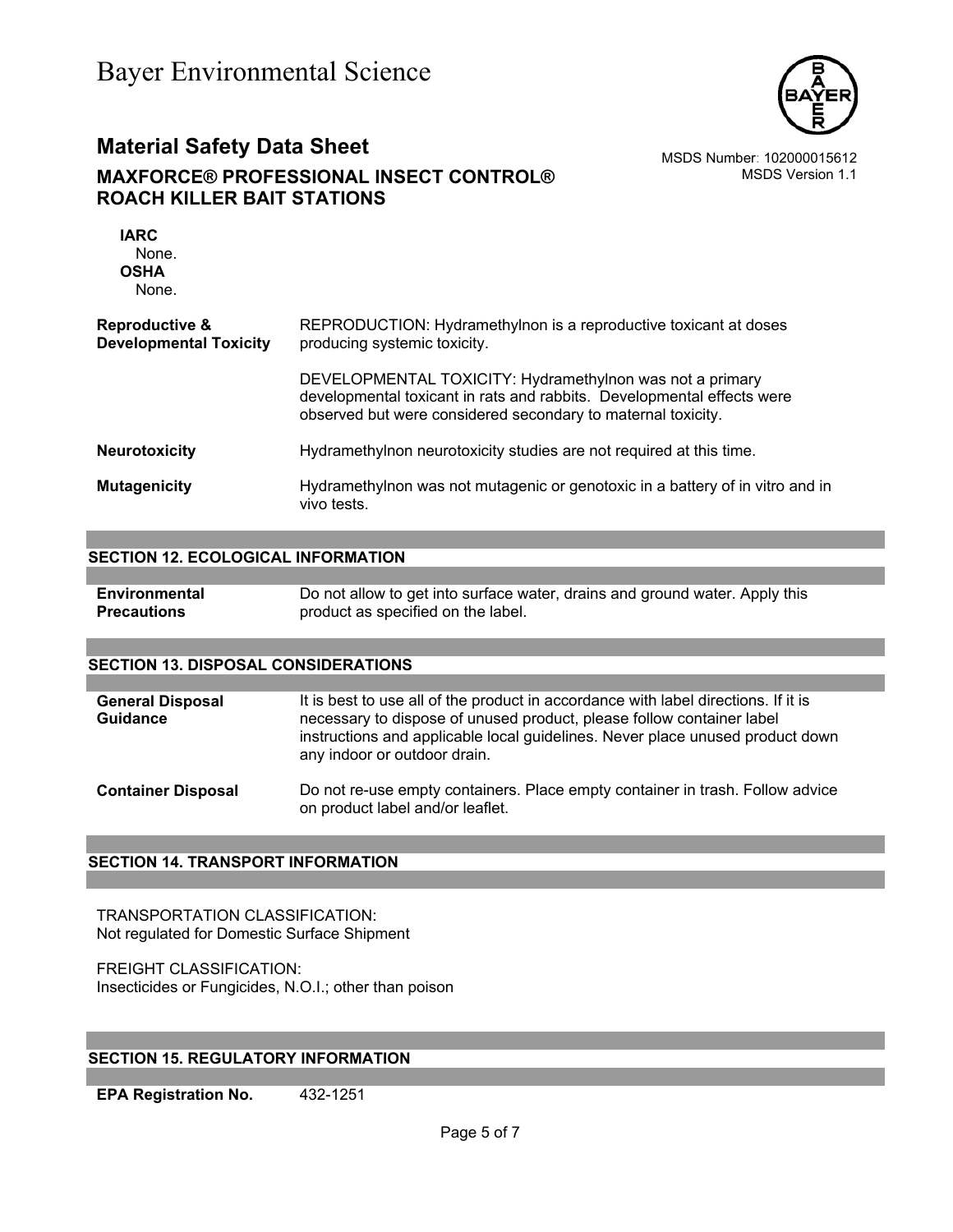

MSDS Version 1.1

| <b>US Federal Regulations</b>                                                                                           |            |                |                          |      |
|-------------------------------------------------------------------------------------------------------------------------|------------|----------------|--------------------------|------|
| <b>TSCA list</b>                                                                                                        |            |                |                          |      |
| Oleic acid                                                                                                              | 112-80-1   |                |                          |      |
| US. Toxic Substances Control Act (TSCA) Section 12(b) Export Notification (40 CFR 707, Subpt D)<br>None.                |            |                |                          |      |
| <b>SARA Title III - Section 302 - Notification and Information</b><br>None.                                             |            |                |                          |      |
| <b>SARA Title III - Section 313 - Toxic Chemical Release Reporting</b><br>Hydramethylnon                                | 67485-29-4 |                |                          | 1.0% |
| <b>US States Regulatory Reporting</b>                                                                                   |            |                |                          |      |
| <b>CA Prop65</b>                                                                                                        |            |                |                          |      |
| This product does not contain any substances known to the State of California to cause cancer.                          |            |                |                          |      |
|                                                                                                                         |            |                |                          |      |
| This product contains a chemical known to the State of California to cause birth defects or other<br>reproductive harm. |            |                |                          |      |
| Hydramethylnon                                                                                                          | 67485-29-4 |                | Developmental toxin.     |      |
| Hydramethylnon                                                                                                          | 67485-29-4 |                | Male reproductive toxin. |      |
| <b>US State Right-To-Know Ingredients</b>                                                                               |            |                |                          |      |
| Hydramethylnon                                                                                                          | 67485-29-4 | <b>NJ</b>      |                          |      |
| Oleic acid                                                                                                              | 112-80-1   | R <sub>l</sub> |                          |      |
| <b>Canadian Regulations</b>                                                                                             |            |                |                          |      |
| <b>Canadian Domestic Substance List</b>                                                                                 |            |                |                          |      |
| Oleic acid                                                                                                              | 112-80-1   |                |                          |      |
| <b>Environmental</b><br><b>CERCLA</b>                                                                                   |            |                |                          |      |
| None.                                                                                                                   |            |                |                          |      |
| <b>Clean Water Section 307 Priority Pollutants</b><br>None.                                                             |            |                |                          |      |
| Safe Drinking Water Act Maximum Contaminant Levels<br>None.                                                             |            |                |                          |      |
|                                                                                                                         |            |                |                          |      |

### **SECTION 16. OTHER INFORMATION**

NFPA 704 (National Fire Protection Association): Health - 1 Flammability - 1 Reactivity - 0 Others - none 0 = minimal hazard, 1 = slight hazard, 2 = moderate hazard, 3 = severe hazard, 4 = extreme hazard

Reason to Revise: Updated due to new system and numbering scheme. Updated for general editorial purposes.